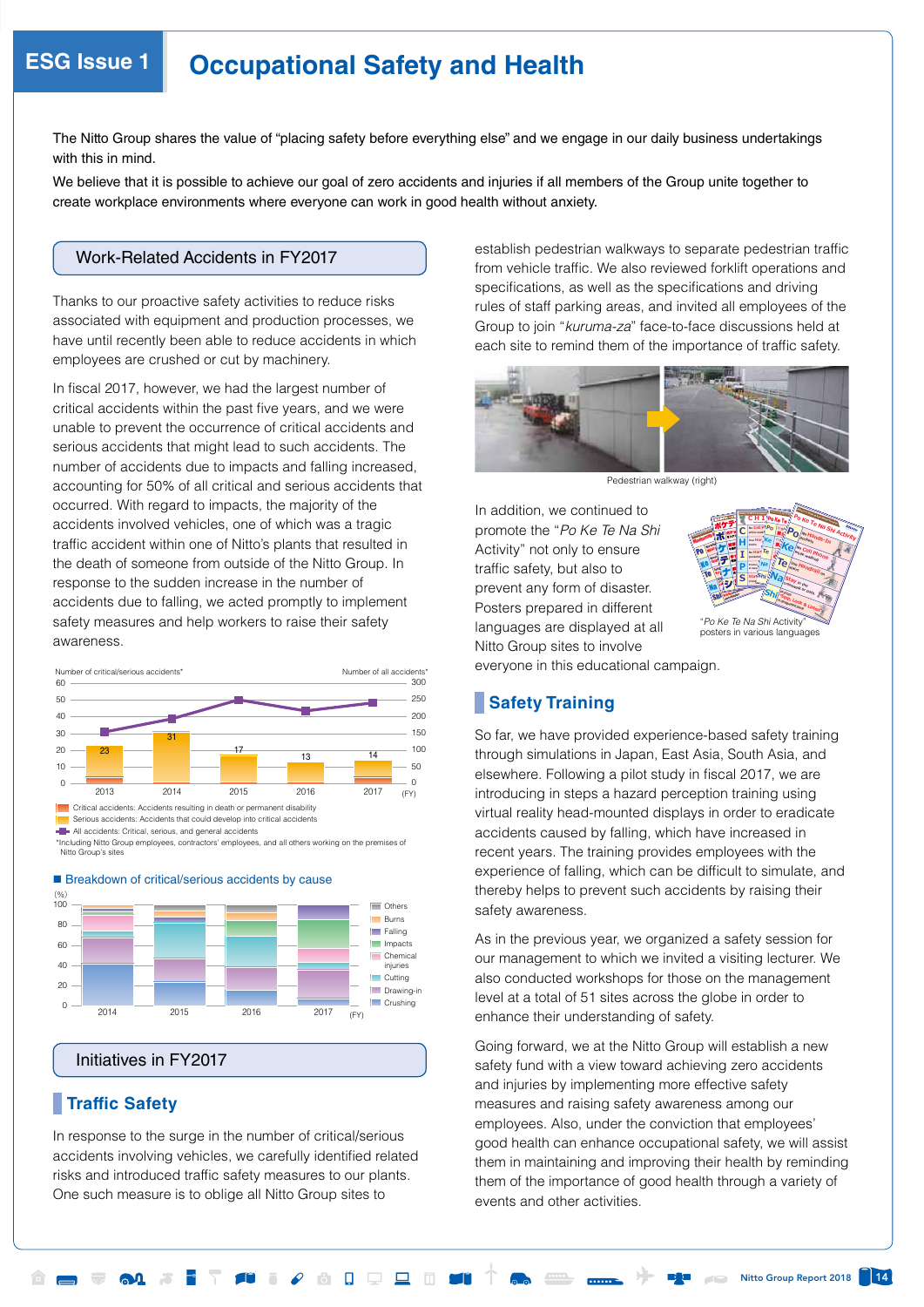15 Nitto Group Report 2018 Nitto Group Report 2018 16

At the Nitto Group, as a part of the drive to integrate our management objectives with our environmental activities, environmental goals are set not only for the Group, but also for each division, and steady efforts are being made to achieve them. We have established an environmental fund to purchase state-of-the-art equipment and develop new technologies – something that had until now been difficult under the previous investment criteria. In fiscal 2017, we introduced high-efficiency solvent recovery equipment and treatment equipment for exhaust air containing toluene to the Toyohashi Plant and an advanced water purification system to the Shiga Plant, thereby reinforcing our environmental activities. We are also conducting a series of demonstrations of new technologies and products that make use of Nitto products, including cyclical utilization of water and photocatalytic air purification.

The amount of  $CO<sub>2</sub>$  emissions by the Nitto Group depends on how much energy is used at production processes and how much waste and solvents are combusted. We thus came up with an energy-conservation strategy that includes introduction of renewable energy and co-generation systems, with the result that our CO<sub>2</sub> emissions in fiscal 2017 exhibited a downward trend to amount to 829,868 tons.

### Climate Change Countermeasures

Two of the Nitto Group's key platforms for tackling climate change are reduction of  $CO<sub>2</sub>$  emissions and reduced use of hydrochlorofluorocarbons (HCFCs).

We distribute the Nitto Group Business Conduct Guidelines. which are available in 16 different languages, to all of our employees who have various cultures, customs, and nationalities, and oblige all of them to receive training on the Guidelines as a part of our new employee orientation. Compliance is also one of the topics covered at CSR workshops for directors and management-level employees, and participants are encouraged not to stop at merely practicing compliance, but also to play an active role in monitoring and preventing injustice. In fiscal 2017, a total of 149 workshops were held in 20 countries, during which 2,368 attendees deepened their understanding of such topics as power harassment and injustice (organized crime) through case studies and group discussions.

Pursuant to the Montreal Protocol, the Nitto Group began abolishing equipment using HCFCs and has successfully scrapped approximately 10% of such equipment over the past two years. Our goal is to abolish all such equipment in Japan, Taiwan, the U.S., and Europe by fiscal 2020 and in other regions by fiscal 2030. At the same time, according to the Kigali Amendment, we preferentially purchase equipment using refrigerants with low global warming potential.

#### ■ Mid- and Long-Term Environmental Plan

### Deepening Our Understanding of Compliance

Also, we ask our business partners to thoroughly observe compliance in the CSR-Based Procurement Guidelines. Starting from fiscal 2017, we began checking in advance whether our new suppliers are CSR conscious.



CSR workshop in the Philippines

### Corporate Ethics Whistle-Blowing System

To facilitate early detection of legal violations and ethical issues and ensure instantaneous action against them, we have established a whistle-blowing system that allows employees to directly contact our CSR department. Contact information is provided in the Nitto Group Business Conduct Guidelines. All employees of the Group may avail themselves of this service if they find it difficult to consult with their superiors or the relevant departments at their respective Group companies. We also establish independent reporting systems in countries and regions in

| Target                                                 | Mid-term                                                          | Long-term                                                                              |  |
|--------------------------------------------------------|-------------------------------------------------------------------|----------------------------------------------------------------------------------------|--|
| CO.<br>emissions                                       | 805,000 tons/year<br>(Fiscal 2019)                                | 730,000 tons/year<br>(Fiscal 2025)                                                     |  |
| Atmospheric<br>toluene emissions<br>(non-consolidated) | 200 tons/year<br>(Fiscal 2020)                                    |                                                                                        |  |
| Waste<br>reduction                                     | 3% reduction in per<br>unit production<br>(vs. the previous year) | 21% reduction in per unit<br>production (fiscal 2025<br>levels vs. fiscal 2015 levels) |  |

### Resource Depletion Countermeasures

In fiscal 2018, the Nitto Group embarked on a new initiative to reduce waste by 21% versus fiscal 2015 (target: 3% reduction per material input from the previous year) by fiscal 2025 by using the 3R (Reduce, Reuse, and Recycle) approach.

We also take note of the economic effects of Material Flow Cost Accounting (MFCA)\* and promote efficient use of resources by proactively recycling waste plastics, organic solvents, and chemicals for production.

\* MFCA: An environmental accounting method that monitors resource and energy loss from the production process in order to visualize waste

### Water Crisis Countermeasures

Water is a vital resource for our business activities. At production processes where large amounts of water are used, we reduce such amounts by using our membrane products to recycle water. We have designated our Shiga Plant as a "recycling-oriented green plant" with a plan to increase the water recycling ratio from 50% to 90% within the next five years.

# Decreased Biodiversity Countermeasures (Hazardous Chemical Substance Countermeasures)

In order to minimize any biological impact that our business activities might have, we are working to reduce atmospheric emissions of chemical substances and also to properly manage such substances. Accordingly, we have set the target of reducing our total atmospheric toluene emissions to 200 tons per year by fiscal 2020. In fiscal 2017, we implemented anti-leakage measures and switched to chemical substances with lower environmental impact at the Toyohashi Plant, where a large quantity of chemical substances is used, as well as other locations, thereby successfully reducing their atmospheric emissions by 313 tons from the previous fiscal year to 277 tons per year.

# **ESG Issue 2 Environmental Management ESG Issue 3 Compliance and Human Rights Enlightenment Activities**

- 
- order to protect whistleblowers and respond to their reports appropriately.
- Also available is the Partner Hotline, which our business partners may use to seek consultation on cases of noncompliance or suspected noncompliance involving transactions with the Nitto Group.
- In fiscal 2017, there were no issues concerning duty of disclosure under the Commercial Code of Japan. However, we did receive 12 reports concerning labor disputes, human rights violations, and dishonesty through this system. We have settled these issues after carefully interviewing the parties involved, while also ensuring the protection of all whistleblowers.

# Ban on Child Labor and Forced Labor

The Nitto Group clearly states its ban on child labor and forced labor in its Business Conduct Guidelines and has it thoroughly implemented among all Group companies. We also ask our business partners to comply with this policy in the CSR-Based Procurement Guidelines and ensure that there are no issues with child labor or forced labor during preliminary checks with new suppliers, which we began in fiscal 2017.

# Human Rights Enlightenment Activities

Endorsing the Universal Declaration of Human Rights, the Nitto Group has established its own Basic Policy on Human Rights. Twice annually, at the beginning of each new fiscal year and on Human Rights Day, a message from the Chairman of the Nitto Group Central Human Rights Enlightenment Committee reminds the entire Group to protect human rights.

In Japan, those in charge of human rights enlightenment at each plant/office and Group company take the lead in helping all employees to deepen their understanding of human rights. In fiscal 2017, training sessions on harassment, which included viewing of an informative DVD, were given.

At Group companies outside of Japan, similar programs are offered to address the human rights issues unique to each country and region.





The Nitto Group remains committed to its environmental policy of "Protecting our planet to pass on to future generations."

Under a full recognition of the four types of risk that our business activities can pose to the global environment, we are engaged in addressing such risks while at the same time tapping into our vast experience so that we can offer solutions to society that contribute to environmental conservation.

#### ■ Environmental risks incidental to the Nitto Group's business activities

Recent years have seen one famous company after another becoming embroiled in scandals. For organizations to prevent such disgraceful incidents from recurring, they must remain alert to signs of injustice and nip them in the bud. The Nitto Group takes a strong stance to ensure that each and every one of our members engages in compliance and never overlooks even the smallest suspicious point to eradicate the source of any problem.